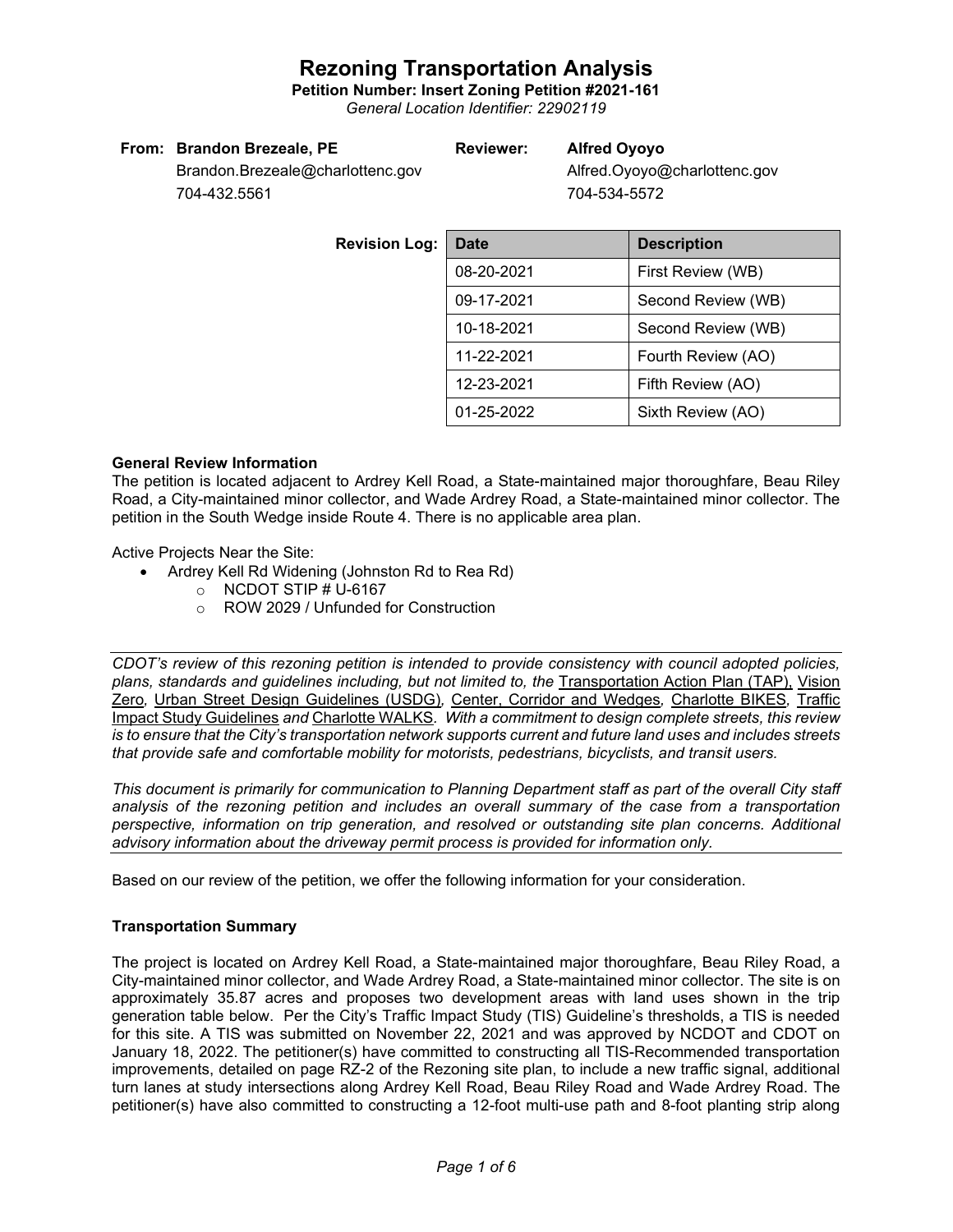## **Petition Number: Insert Zoning Petition #2021-161**

*General Location Identifier: 22902119*

Ardrey Kell Road and an 8-foot sidewalk with an 8-foot planting strip along Beau Riley Road and Wade Ardrey Road in accordance with the Subdivision Ordinance, Charlotte BIKES, and Charlotte WALKS Policies. Finally, the petitioner(s) have committed to constructing a Pedestrian Hybrid Beacon (PHB) signalized crossing on Wade Ardrey Road near Woodland Watch Court to improve pedestrian safety and connectivity.

Site plan and conditional notes revisions are needed to remove 5' sidewalk connection along Ardrey Kell Road and, remove Sulky Plough Road pedestrian connection alternative to satisfy the Subdivision Ordinance. Further details are listed below:

## **Trip Generation**

| <b>Scenario</b>                           | <b>Land Use</b>                                            | <b>Intensity</b>                      | <b>Trip Generation</b><br>(vehicle<br>trips/day) | <b>Source</b>         |
|-------------------------------------------|------------------------------------------------------------|---------------------------------------|--------------------------------------------------|-----------------------|
| <b>Existing Use</b>                       | Single Family                                              | 1 Unit                                | 10                                               | Tax Record            |
| Entitlement with<br><b>Current Zoning</b> | Townhomes                                                  | 220 Units                             | 1,625                                            | RZ 2017-171           |
| <b>Proposed Zoning</b>                    | Apartments<br><b>Elementary School</b>                     | 475 Units<br>900 Students             | 3,675                                            | TIS Scope: 7/19/2021  |
| <b>Proposed Zoning</b>                    | Apartments<br>Elementary School                            | 430 Units<br>900 Students             | 3.430                                            | Site Plan: 9/13/2021  |
| <b>Proposed Zoning</b>                    | <b>Townhomes</b><br>Apartments<br><b>Elementary School</b> | 50 Units<br>380 Units<br>900 Students | 3,370                                            | Site Plan: 10/11/2021 |
| Proposed Zoning                           | Townhomes<br>Apartments<br><b>Elementary School</b>        | 50 Units<br>299 Units<br>900 Students | 3,210                                            | Site Plan: 1/20/2022  |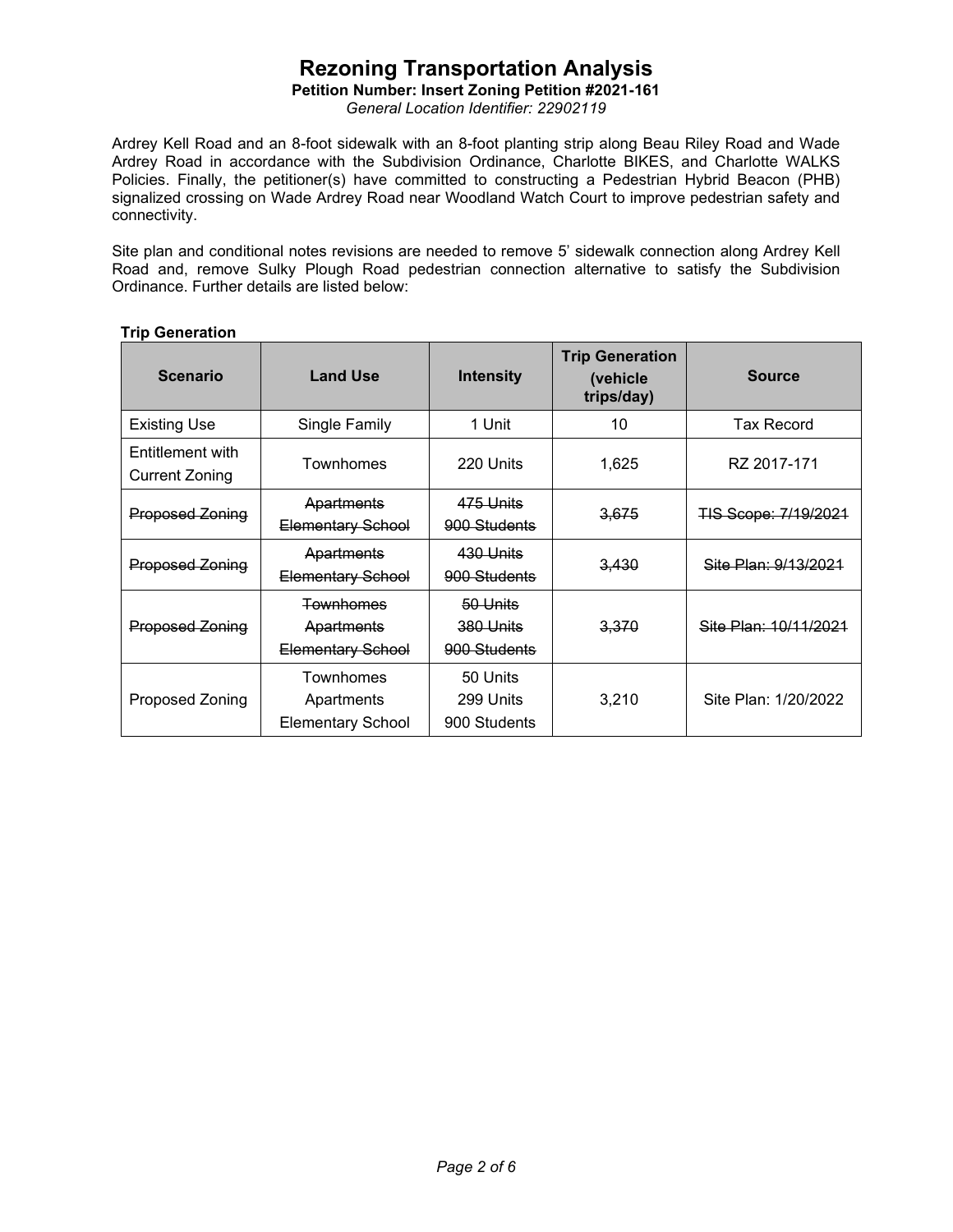**Petition Number: Insert Zoning Petition #2021-161**

*General Location Identifier: 22902119*

#### **Provide comments to the specified comments below.**

1. **Curbline:**

#### **Outstanding Issues Strikethrough = Resolved**

- a. **Ardrey Kell Road:** The existing curb and gutter is in its future location. No curb relocation required.
- b. **Beau Riley Road:** The existing curb and gutter is in its future location. No curb relocation required.

Label and dimension the curb and gutter from the centerline for each road on the site plan.

#### 2. **Traffic Study:**

A Traffic Impact Study is necessary for the complete review of this petition due to the site generating more than 2,500 daily trips.

Staff will receive the petition and begin review, but the public hearing will not be scheduled until the TIS is approved to allow for the minimum time necessary for CDOT to review the study and reach agreement with the petitioner on the required transportation commitments. *Any agreed upon commitments shall be included on the last site plan submitted no fewer than 4 weeks prior to the public hearing.* Therefore, additional traffic mitigation comments may be forthcoming once the TIS is approved by CDOT (and NCDOT).

- 3. The proposed dwelling units exceeds 12 per acre. Per Chapter 20 Subdivision ordinance, site plan and conditional note(s) revisions are needed to commit to construct an 8-foot planting strip, and 8-foot sidewalk along Beau Riley Road. The wider sidewalk also meets the Charlotte WALKS Policy.
- 4. Site plan and conditional note(s) revisions are needed to commit to installing a 12' multi-use path with an 8' planting strip, along the site's Ardrey Kell Road Frontage to meet the Charlotte BIKES and Charlotte WALKS Policies.

**Resolved (New Site Plan: 01-20-2022):** Charlotte BIKES policy requires bikes to be accommodated along Ardrey Kell Road. Provide a 12' Multi-Use path along entire frontage on Ardrey Kell Rd. Add conditional note committing to constructing the multi-use path along entire frontage on Ardrey Kell Road as depicted on the site plan.

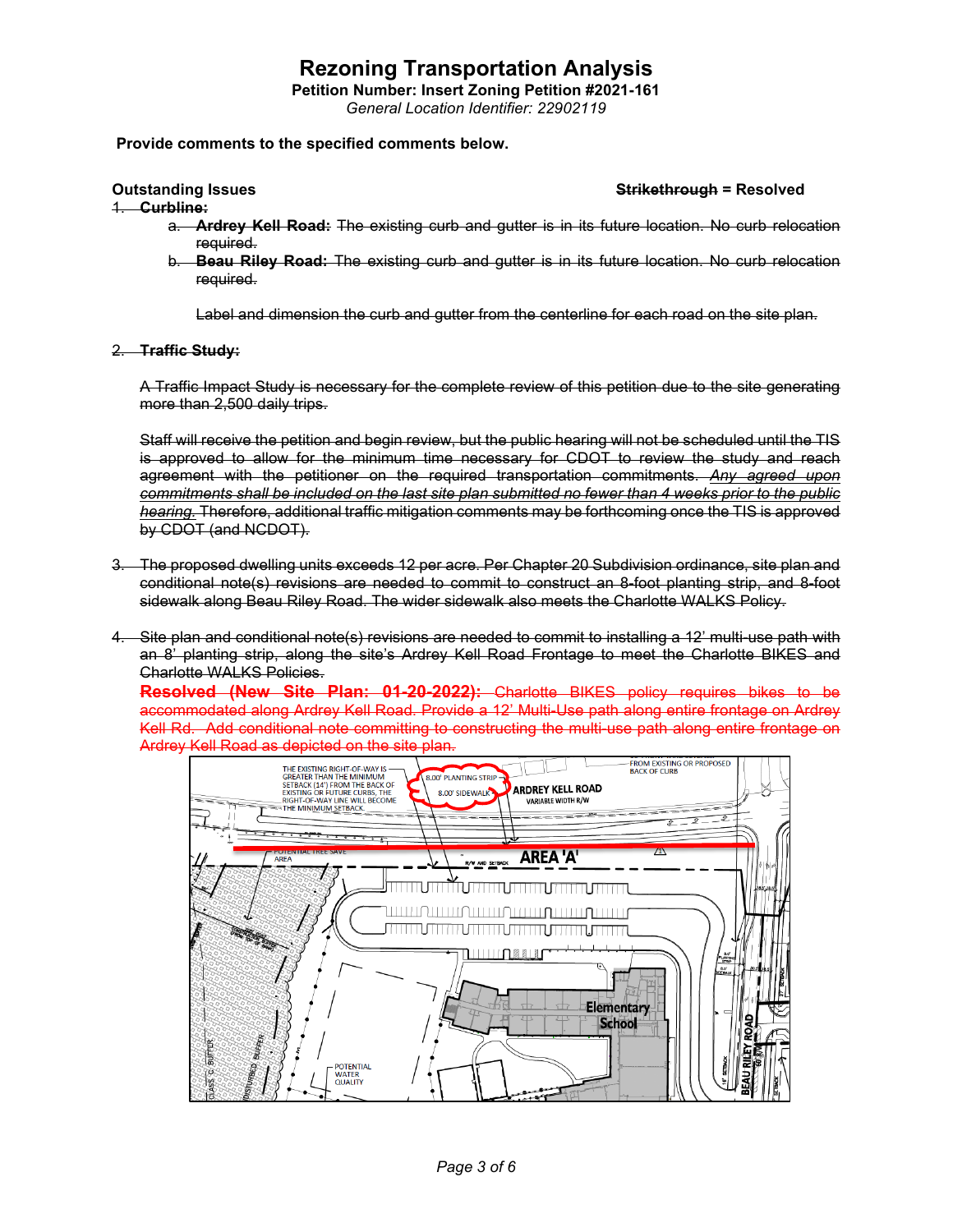## **Rezoning Transportation Analysis Petition Number: Insert Zoning Petition #2021-161**

*General Location Identifier: 22902119*

- 5. **Outstanding Comment** (site plan dated 11-15-2021): Revise site plan and conditional note(s) to identify, depict, label, dimension, and itemize all proposed transportation-related infrastructure improvements. The conditional notes should include commitments to fully construct and fund all TISrecommended and ordinance-required transportation improvements with applicable phasing and funding sources identified.
- 6. Add conditional note that all public transportation improvements will be constructed and funded by the residential development before the residential site's first building certificate of occupancy is issued.
- 7. **Update to Comment (New Site Plan: 01-20-2022):** Revise site plan inset and conditional notes to remove multi-modal pedestrian connection option.
- 3. The Rezoning Plan depicts a street connection at Sulky Plough Road. However, as an alternative, the Petitioner(s) may propose a choker street connection to the existing stub at Sulky Plough Road, as generally depicted on the inset within the
- er alternative, a multi modal pedestrian pathway may be provided in lieu of a vehicular comrection, Rezoning Plan or, as as to be coordinated during Land Development.



8. **Resolved (New Site Plan: 01-20-2022):** Revise site plan and conditional note(s) committing to pedestrian safety crossing on Wade Ardrey Road at Woodland Watch Court. Crossing type and location to be coordinated with NCDOT and CDOT.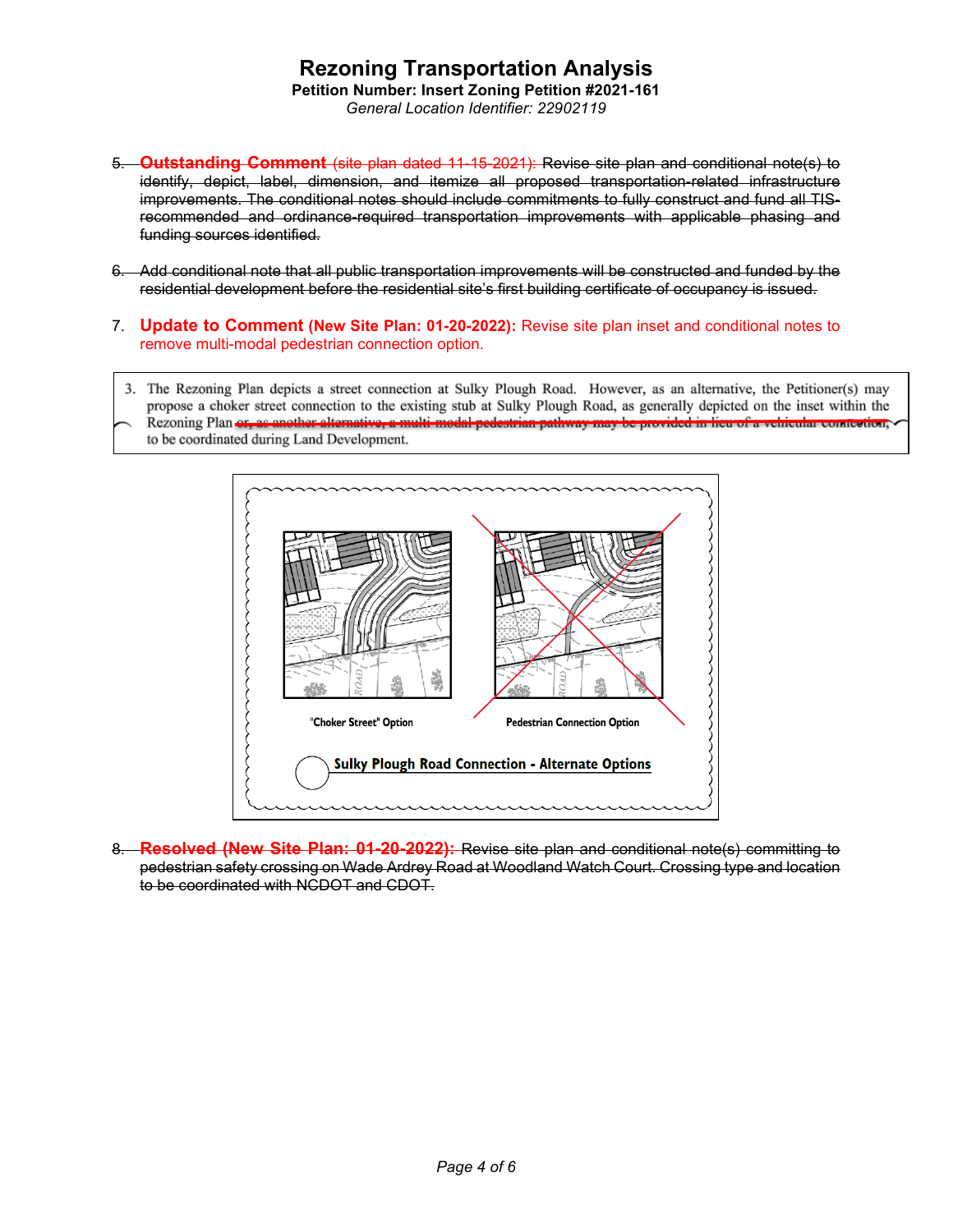**Petition Number: Insert Zoning Petition #2021-161** *General Location Identifier: 22902119*

9. **New Comment (New Site Plan: 01-20-2022):** Revise site and conditional note(s) removing 5' sidewalk along Ardrey Kell Rd and show 8' planting strip and 12' multi-use path as shown in previous site plan. Any alternative typical sections will be coordinated during permitted as stated in the conditional notes Section V.4.





10. **New Comment (New Site Plan: 01-20-2022):** Revise conditional note under Section V.8 by revising the sentence below to read: "…as it relates to the responsible party listed on Sheet No. RZ-1 of the site plan."